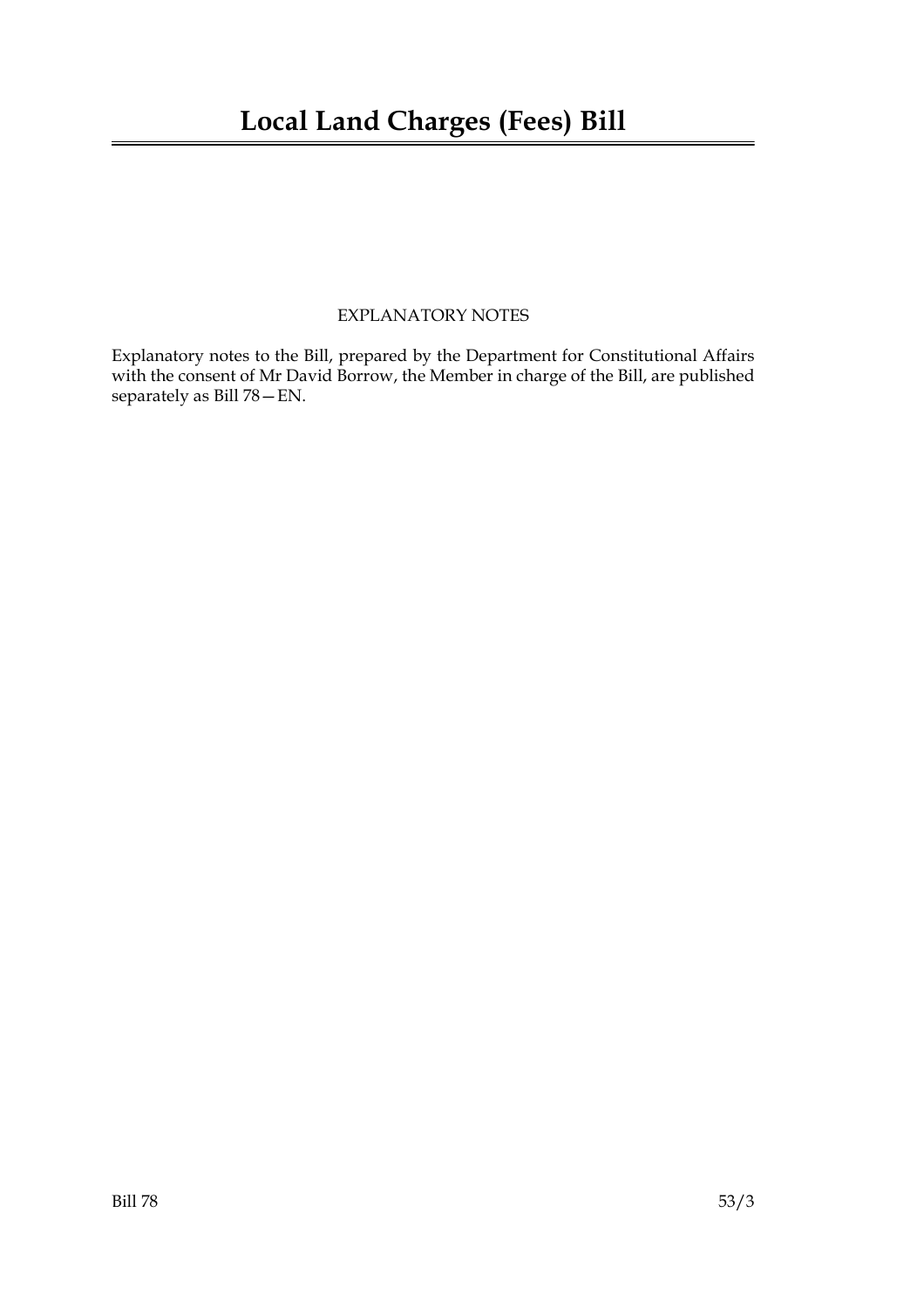## **CONTENTS**

- 1 Specification of fees by registering authorities in England
- 2 Further amendments
- 3 Short title, commencement and extent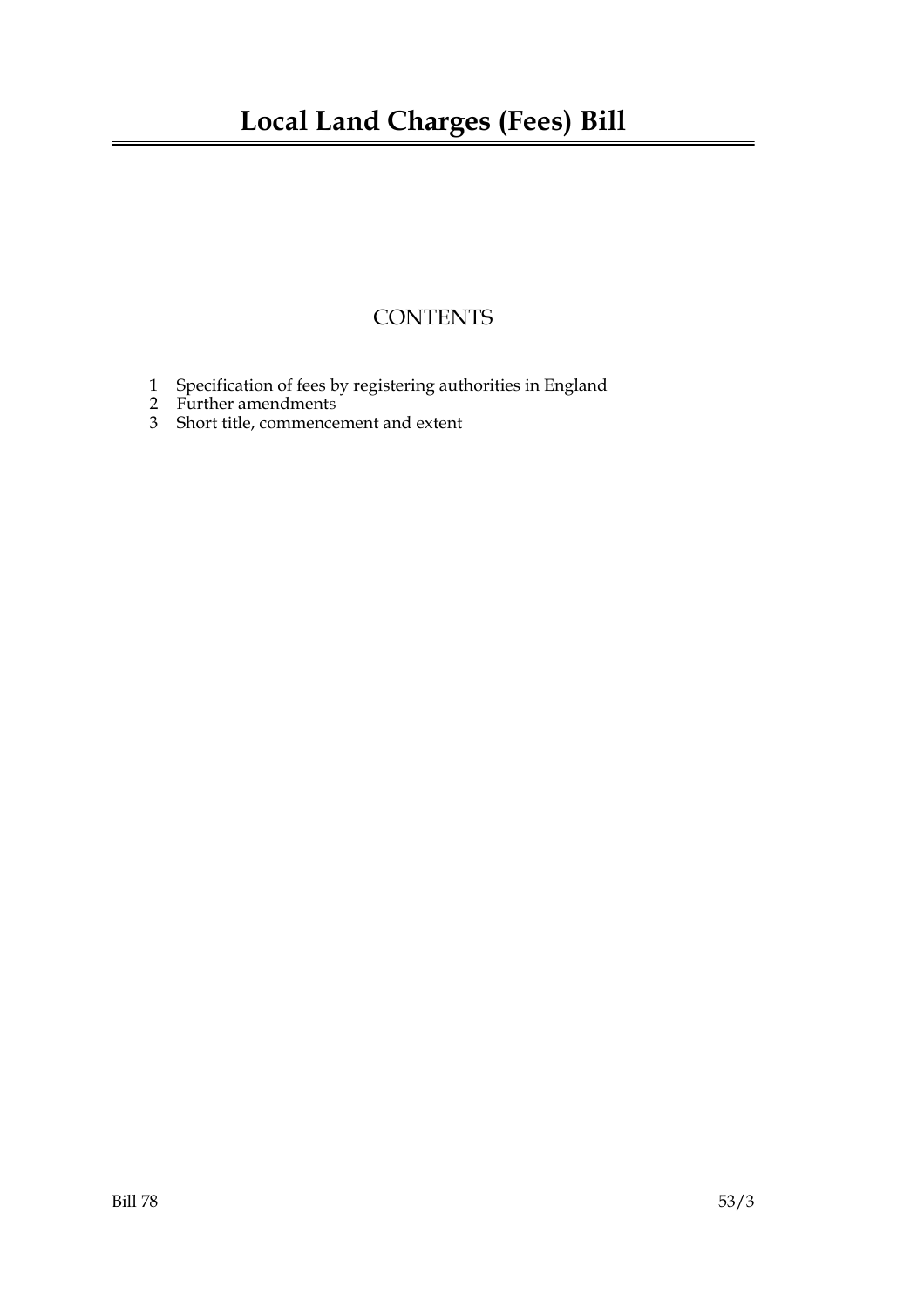# A **BILL** TO

Make provision in relation to fees payable in connection with local land charges.

E IT ENACTED by the Queen's most Excellent Majesty, by and with the advice and consent of the Lords Spiritual and Temporal, and Commons, in this present **B** E IT ENACTED by the Queen's most Excellent Majesty, by and with consent of the Lords Spiritual and Temporal, and Commons, Parliament assembled, and by the authority of the same, as follows:

#### **1 Specification of fees by registering authorities in England**

- (1) The Local Land Charges Act 1975 (c. 76) is amended as follows.
- (2) After section 13 insert—

#### **"13A Specification of fees by registering authorities in England**

- (1) Each registering authority in England must specify fees which are to be payable by persons for services relating to local land charges which are provided to them by the authority. *5*
- (2) This section does not apply to any fees payable for the making of a personal search (for which see section 14(1)(h)(i) below).
- (3) Different fees may be specified for different services or descriptions of service. *10*
- (4) A registering authority may provide for there to be services or descriptions of service in respect of which no fees are to be payable.
- (5) In specifying fees, a registering authority must secure that, taking one financial year with another, the income from fees for each service or description of service, or for each group of services or descriptions of service that they think appropriate, does not exceed the costs of its provision. *15*
- (6) When exercising the duty under subsection (1) above, a registering authority must specify the date on or after which the fees specified under that subsection are to be payable. *20*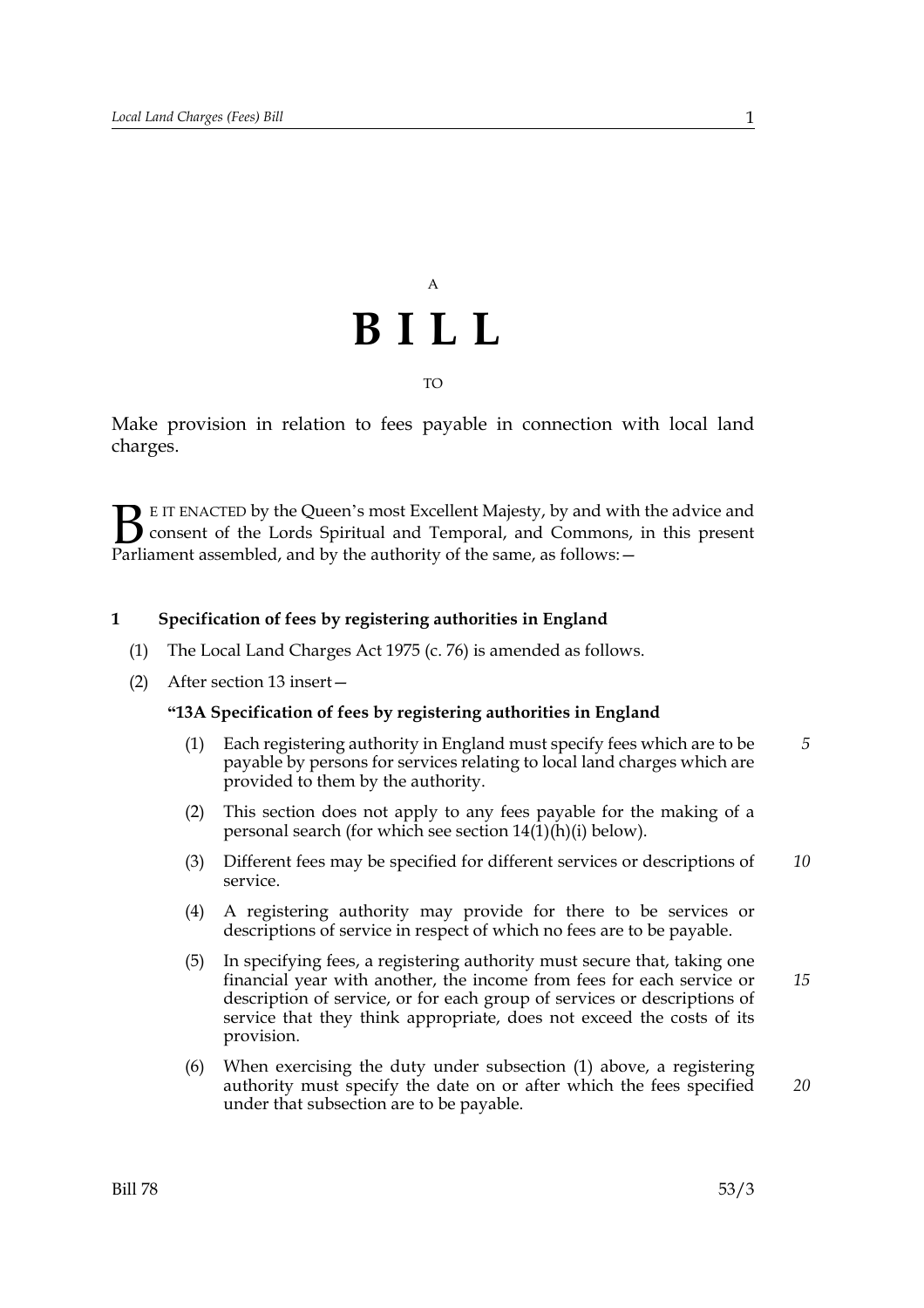- (7) Where the duty under subsection (1) above is exercised by a registering authority, they must publish details of the fees specified under that subsection before the date mentioned in subsection (6) above.
- (8) If any fees specified under subsection (1) above are to be the same immediately before as immediately after the beginning of a financial year, a registering authority must publish details of those fees shortly before the beginning of the financial year.
- (9) In specifying fees or publishing details of fees, a registering authority must have regard to such guidance as the Lord Chancellor may issue.
- (10) That guidance—
	- (a) may also include provision concerning the manner in which fees are to be paid, and
	- (b) may be framed by reference to guidance issued by a person other than the Lord Chancellor.
- (11) In this section "financial year" means a period of 12 months beginning with 1st April." *15*

#### **2 Further amendments**

- (1) The Local Land Charges Act 1975 (c. 76) is further amended as follows.
- (2) In section 9 (official searches) for subsection (3) substitute—
	- "(3) In relation to England, the fee (if any) specified by a registering authority under section 13A below shall be payable, in such manner as the authority may specify, in respect of any requisition made under this section to that authority. *20*
	- (3A) In relation to Wales, the prescribed fee (if any) shall be payable in the prescribed manner in respect of any requisition made under this section." *25*
- (3) In subsection (4) of that section—
	- (a) after "fee" insert "(if any)",
	- (b) after "(3)" insert "or (3A)".

#### (4) In section 14 (rules) for subsection  $(1)(h)$  substitute –

- "(h) for prescribing—
	- (i) in relation to England, the fees, if any, to be paid for the making of any personal search,
	- (ii) in relation to Wales, the fees, if any, to be paid for the filing of documents with a registering authority, the making of any entry on a register, the supply of copies of, or the variation or cancellation of, any such entry, and the making of any search of a register." *35*

#### **3 Short title, commencement and extent**

- (1) This Act may be cited as the Local Land Charges (Fees) Act 2004.
- (2) Sections 1 and 2 come into force in accordance with provision made by the Lord Chancellor by order.

*10*

*30*

*40*

*5*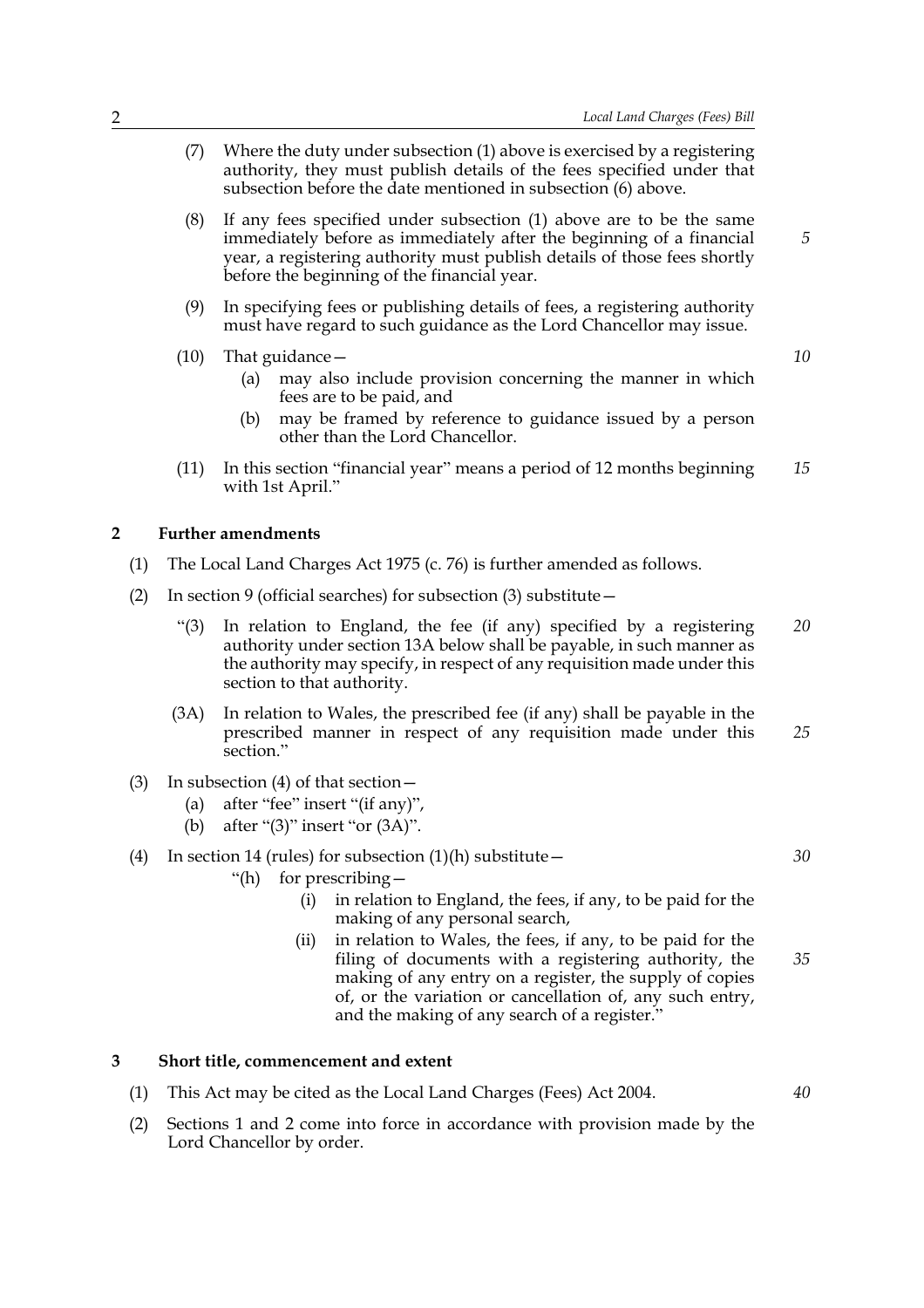- (3) The power to make an order under subsection (2) is exercisable by statutory instrument.
- (4) An order under subsection (2) may include incidental, supplemental, consequential, saving or transitional provisions.
- (5) This Act extends to England and Wales only. *5*